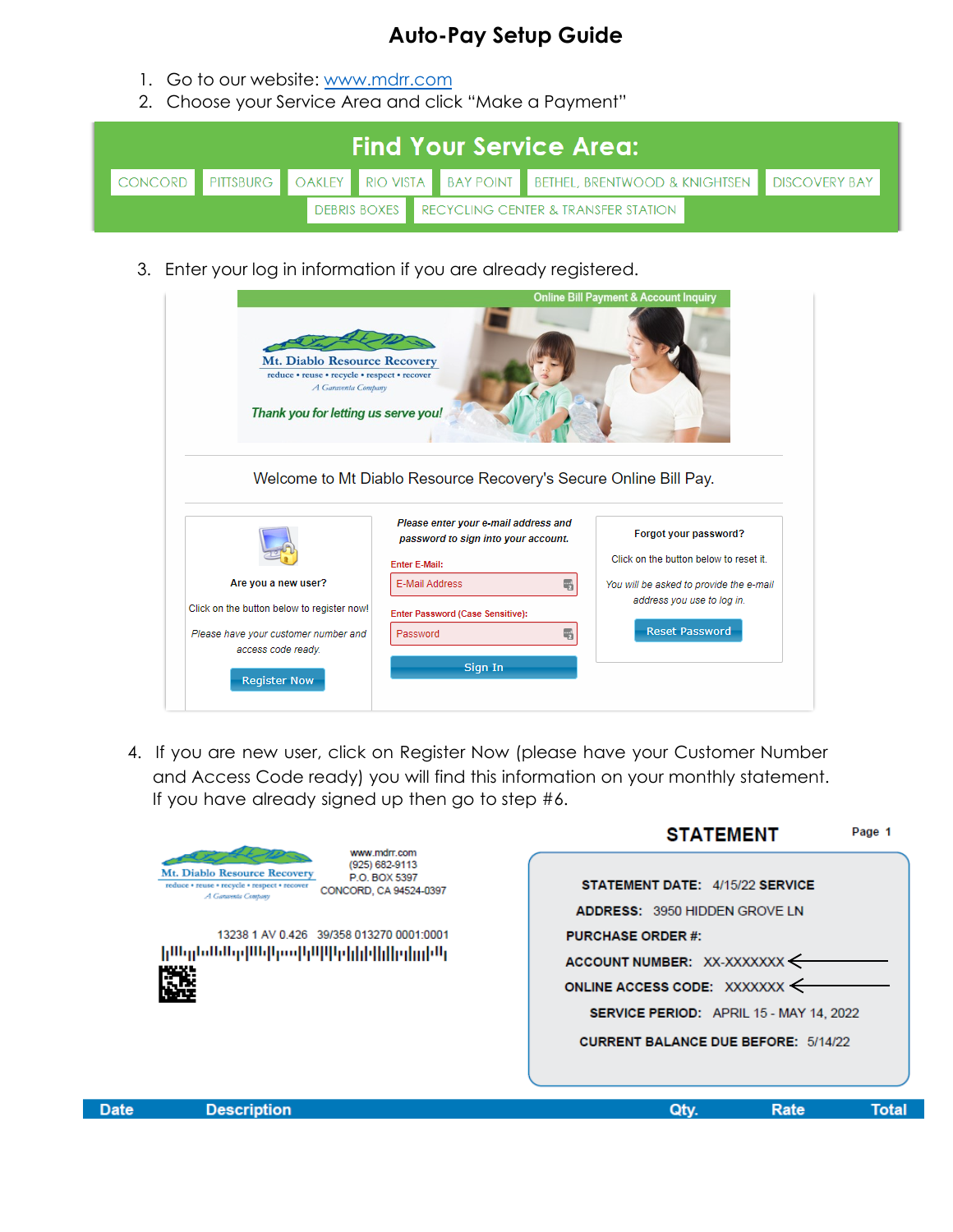5. Please fill in all the required information and hit Register Now.

|                                |    | <b>Online Bill Pay Registration</b>                      |                                                                                      |                     |
|--------------------------------|----|----------------------------------------------------------|--------------------------------------------------------------------------------------|---------------------|
|                                |    |                                                          | Please enter the customer number and access code found on your statement or invoice. |                     |
| <b>Customer Number:</b>        |    |                                                          |                                                                                      |                     |
|                                |    | <b>Customer Number Entry Instructions</b>                |                                                                                      |                     |
|                                |    | If your account number appears on your bill like: 01-125 |                                                                                      |                     |
|                                | 01 | 125                                                      |                                                                                      |                     |
|                                |    |                                                          | If your account number appears on your bill like: 01-125-4 or 01-125 4               |                     |
|                                | 01 | 125                                                      |                                                                                      |                     |
| <b>E-Mail Address:</b>         |    |                                                          |                                                                                      |                     |
| <b>Confirm E-Mail Address:</b> |    |                                                          |                                                                                      |                     |
| Password:                      |    |                                                          |                                                                                      |                     |
| <b>Confirm Password:</b>       |    |                                                          |                                                                                      |                     |
| Close                          |    |                                                          |                                                                                      | <b>Register Now</b> |

6. Click the User Options button then scroll down and select Payment Methods.



|  |  | Help/FAQ | Autopay Enrollment User Options The Sign Off |  |  |  |
|--|--|----------|----------------------------------------------|--|--|--|
|--|--|----------|----------------------------------------------|--|--|--|

|                                                    |            | CONCORD, CA 94520          |        | \$0.00 |
|----------------------------------------------------|------------|----------------------------|--------|--------|
| 10<br>entries<br>$\overline{\mathbf{v}}$ .<br>Show |            |                            |        |        |
| Date<br>$\overline{\mathbf{v}}$                    | <b>PDF</b> | <b>Description</b>         | Amount |        |
| 15-Aug-2018                                        | 둿          | STATEMENT BALANCE 08-15-18 |        |        |
| 16-Jul-2018                                        | 包          | STATEMENT BALANCE 07-16-18 |        |        |
| 15-Jun-2018                                        | T.         | STATEMENT BALANCE 06-15-18 |        |        |
| 15-May-2018                                        | 包          | STATEMENT BALANCE 05-15-18 |        |        |
| 15-Apr-2018                                        | 친          | STATEMENT BALANCE 04-15-18 |        |        |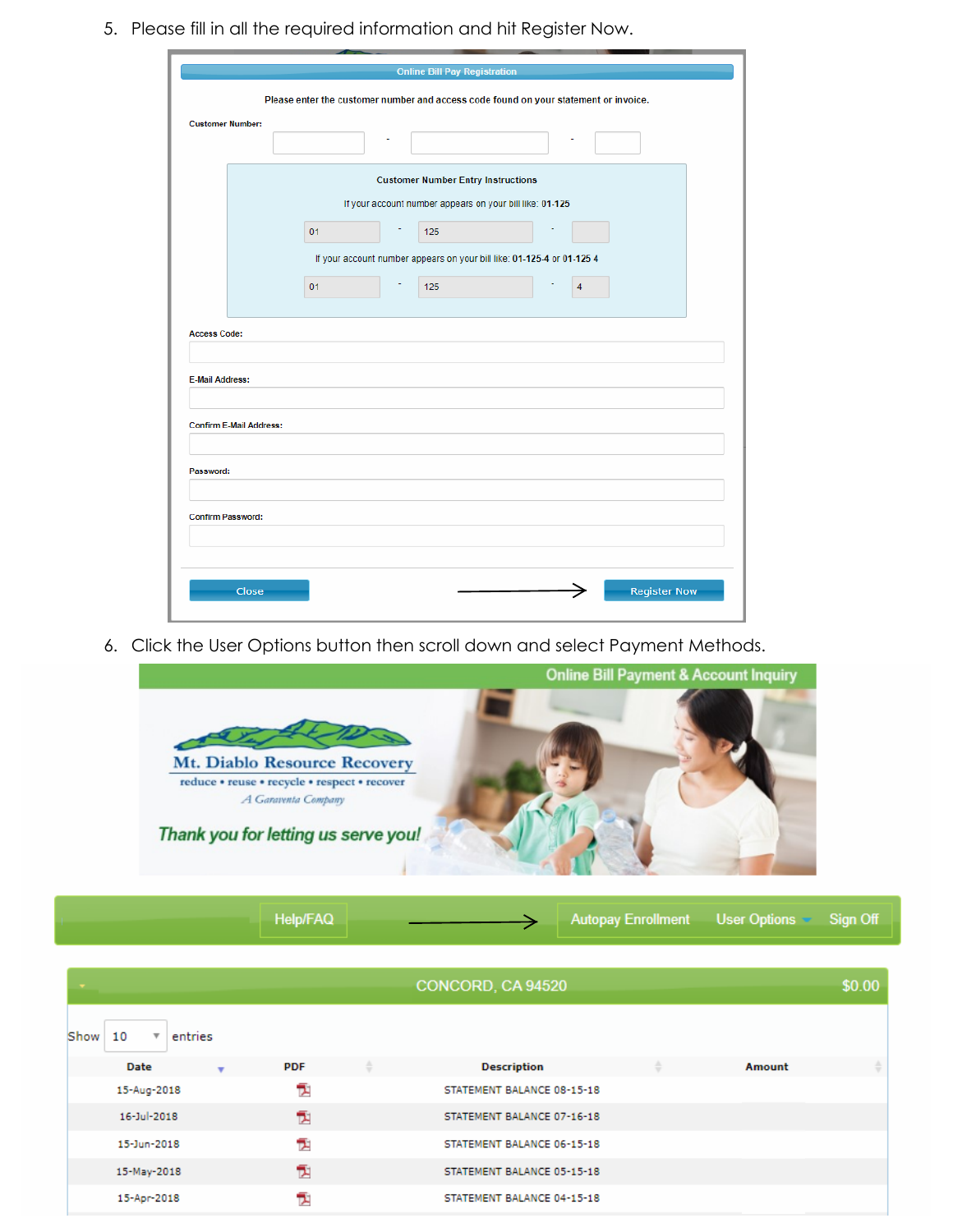7. The following box will then appear, click Add.



8. Fill in the required information, including selecting the type of account that will be used for auto-pay. Be sure to check the Terms and Conditions box and then click Add Payment.

|                                         | Please enter the account information below. |
|-----------------------------------------|---------------------------------------------|
| First Name:                             | Mid. Init:                                  |
| <b>First Name</b>                       | ı                                           |
| Last Name:                              |                                             |
| Last Name                               |                                             |
| Billing Address (Line 1):               |                                             |
| 3950 HIDDEN GROVE LN                    |                                             |
| Billing Address (Line 2):               |                                             |
| Address (Line 2)                        |                                             |
| City:                                   |                                             |
| CONCORD                                 |                                             |
| State                                   | Zip Code:                                   |
| California                              | 94520                                       |
| Account Type                            |                                             |
| VISA                                    | <b>ECHECK DISCANE COMPANY VISA</b>          |
| Credit Card Number:                     | Security Code:                              |
| <b>Credit Card Number</b>               | CVC                                         |
| <b>Expiration Month</b>                 | <b>Expiration Year</b>                      |
| Select Month<br>$\overline{\mathbf{v}}$ | Select Year                                 |
| →                                       | I agree to the Terms and Conditions         |
| Cancel                                  | <b>Add Payment</b><br>→                     |